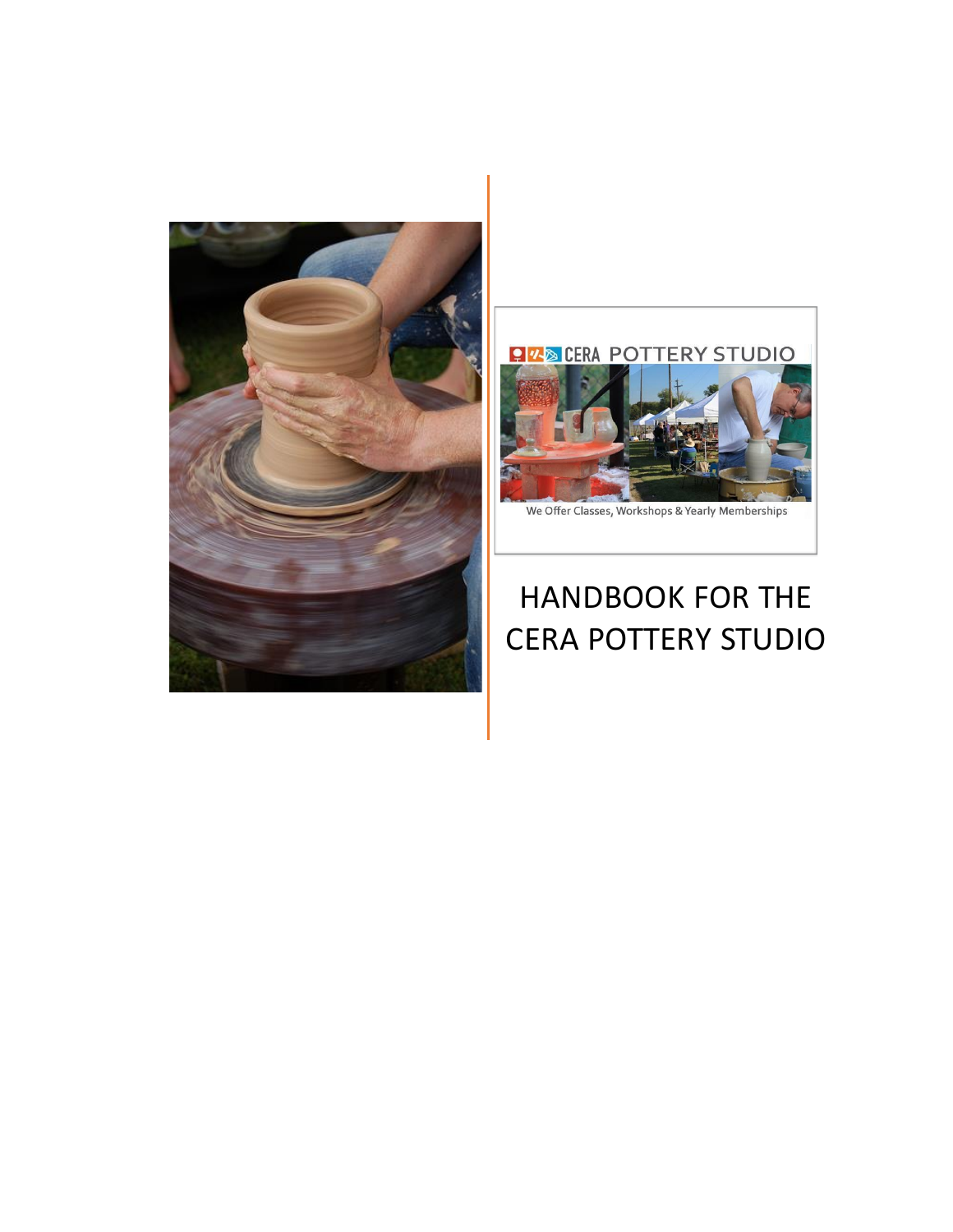# **Table of Contents**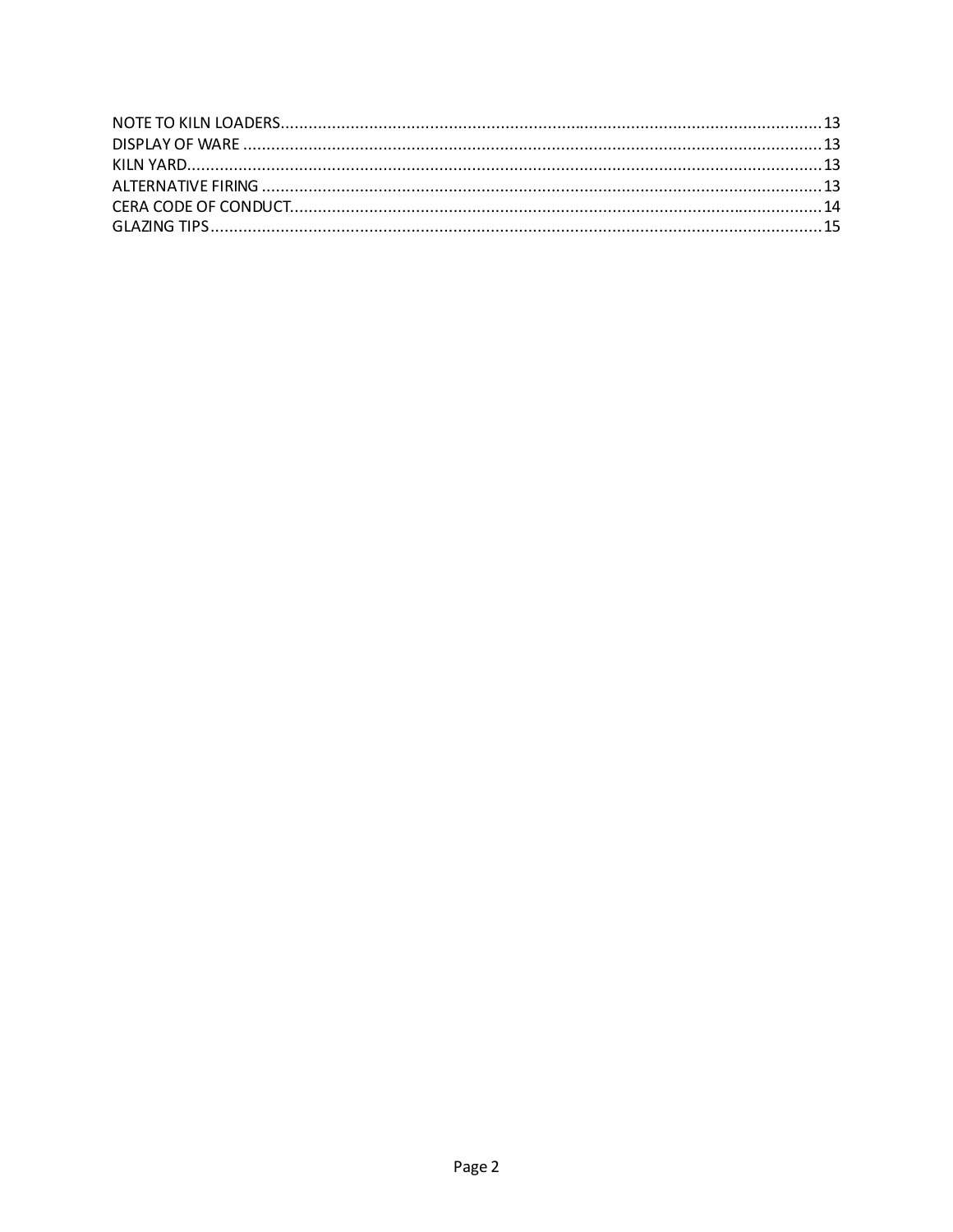Welcome to CERA Pottery Studio members. This booklet is prepared for all members to know the rules and proceduresfortaking care of ourstudio and the equipment. If you have any questions, ask an officer. Current officers are listed in the newsletterthat goes outto the membership each month. They are also listed on our Pottery Page.

We hope that the information and instructions will be helpful to you. We want you to be the best that you can be, and we also wantto help make the time you spend at the studiomore productive and creative for yourself as well as the activity.

We believe that you'll find that pottery, perhaps the oldest of the arts, has played and continues to play a very important part in our everyday life. Itsinterests are broad and varied. We think that pottery records the touch and the feeling of the worker better than can be done in most other crafts, and that it carries art into the common things of life, combining the usefulwith the beautiful.

#### **MESSAGE TO NEW MEMBERS**

In the lessons youwill learn a lot of good techniquesfromour instructors about the art of pottery. However, itis not possible to teach everything in the 6 sessions. In that regard, we invite you to continue your learning in the various ways available, both at our facility by continuing taking classes and at the local colleges (classes or workshops).

We strongly suggest that you make time to come out often during the week as that will help to reinforce what you are learning, and even afterwards be sure to continue a regular routine of workingwith the clay and the techniqueslearned.

Keep in mind that we are all students of pottery – yes, even those of uswith severalyears'experience. Also, read books, observe other potters, consult pottery websites, go to every seminar and workshop possible, and PRACTICE, PRACTICE, PRACTICE. The best advice any of us "potters" can give you is don't get discouraged. Rememberthis, every one of us had to start at the beginning and we've all been frustrated;we've all been aboutready to quit; and we've all said, "I can't learn all this!" But we did, and you can too. It takes work and dedication, but it can be done.

This is a **club** that you have joined; thus, everyone shares in an obligation to make it the best it can be. Therein lays the responsibility of taking care of the facility and the equipment. We have rules and guidelinesto be followed, which should help youwith this obligation; however, we can alwaysimprove, so come to the meetings, get involved in the process, and give us your input, your ideas, suggestions and comments.

#### **GENERAL INFORMATION**

#### **NAME**

Our name is officially CERA Pottery Studio (Corporate Employees Recreation Association).

#### **FACILITY HOURS**

The CERA Pottery Studio is open and available to you the hours that CERA is open (Monday through Thursday, 5am to 10pm, Friday 5am to 8pm, Saturday 8am to 8pm & Sunday 10am to 6pm). The only exception is thatif a class is in session, only those members enrolled in the class should be working at the studio.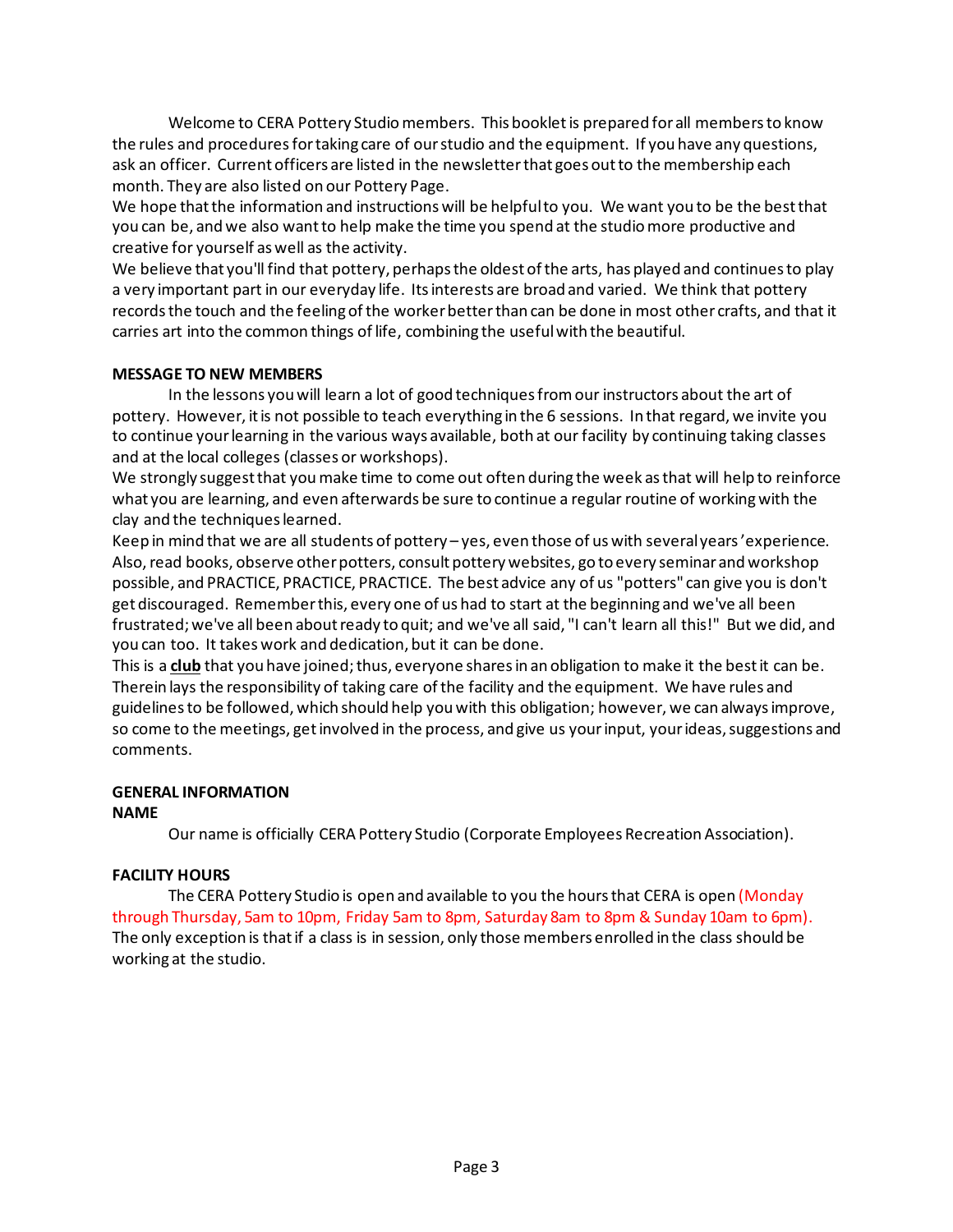#### **SUGGESTIONSOR COMMENTS**

It is important that we obtain your input; therefore, come to our monthly meetings and get involved in the decision-making forthe activity.

#### **CHANGEOFADDRESS**

Give this information to the Attendant at the front desk.

#### **OFFICERS**

The Commissioner is the Pottery Studio Manager and the liaison between the club and CERA manager and BOD**.**

The elected club officers are: President, Vice President, Secretary/Treasurer, and Publicity Chairman.

New officers are elected each November and installed in December to take office in January of each year. Officers usually have a termof 2 years.

The non-elected positions are: Newsletter Editor, Pottery in the Park Chairperson, Empty Bowls Chairperson, Kiln ChairpersonandWorkshop Coordinator, Clay Reclaim Chairperson, Class Coordinator, Display Case.

Each of these positionsis volunteered. Pleasebe mindfulofthat and help each otherin the studio.

#### **ACTIVITY FEES**

The Activity fee is determined annually and due before the 15th of the renewalmonth. Log on to CERA-FW.org to sign up for classes or pay membership. You can pick up your membership card at the desk in the gym entry. It is recommended that you put your name and expiration date on the card with permanent marker (if you put tape over it, it will not wear off).

#### **CERTIFICATIONS**

DO NOT use any equipment that you have not been certified (trained) to operate; this includes:

- Electric, Gas and Raku kilns loading, unloading or firing
- Spray gun, and Grinder
- Waxing skillet and Pugmill

ANDDO NOT

- Apply glazes until you have been through the glaze class
- Mix glazes unless you are serving on the glaze committee. Chairperson forthat committee is current vice president of the activity.

#### **CLUB MEETING**

The regularly scheduled meeting is the FIRST Thursday of EVERY month at 7:00 pm, with a meet and greet at 6:30, place will be announced. The meetings are a combination of learning, socializing and taking care of business.

As previously stated, this is a club that you have joined; thus, everyone shares in an obligation to make it the bestit can be. Therein lays the responsibility of taking care ofthe facility and the equipment.

We have rules and guidelinesto be followed, and every rule has a purpose and a reason. Come to the meetings; get involved in the decision-making process as you may have an idea that just has not been tried before.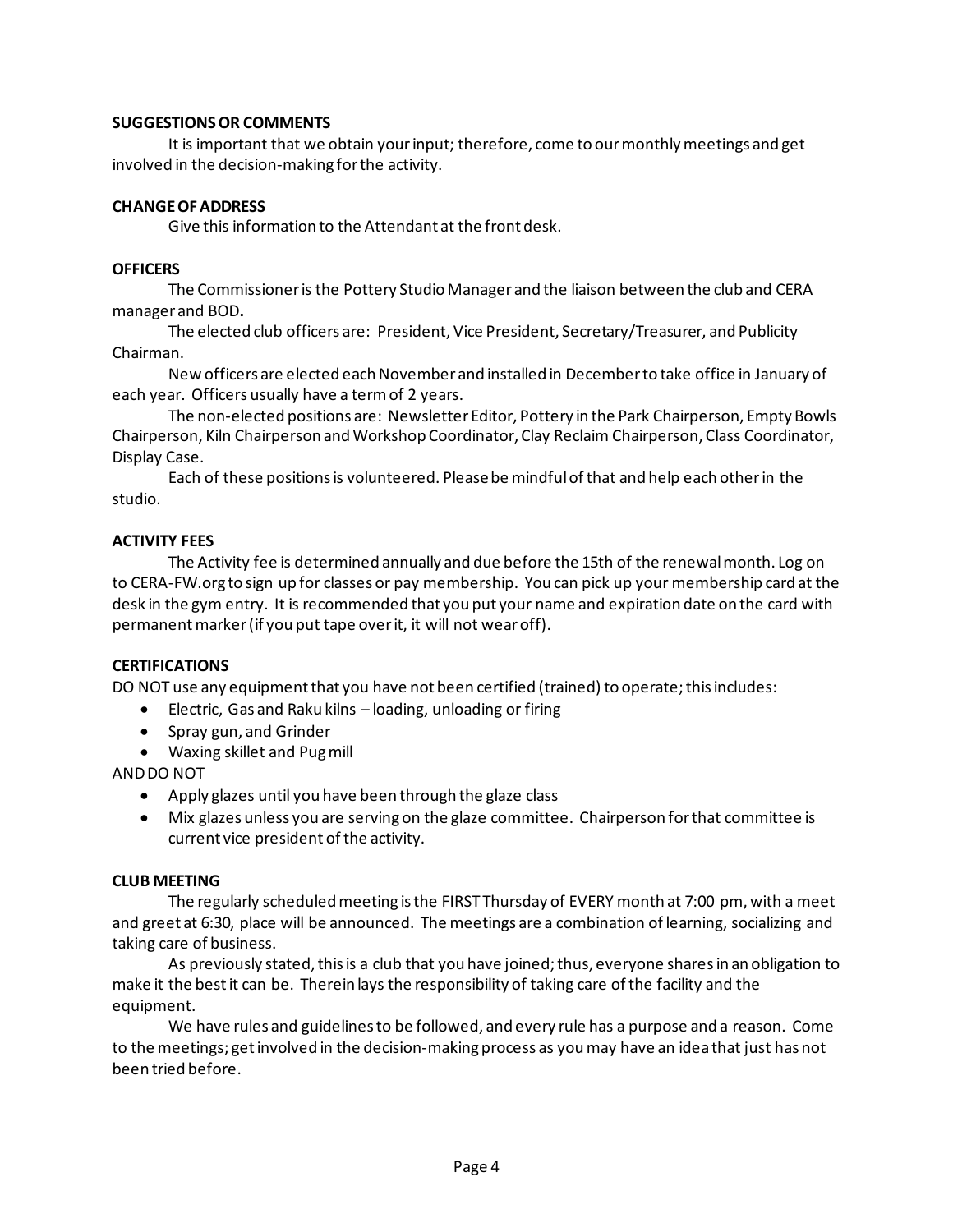By joining the CERA Pottery Studio you tangentially agree to follow all rules and guidelinesfor the studio. You also agree to donate hours of service to the studio in way of volunteering at our shows, clean up of studio, serve on committees.

Use the schedule time in the studio, this helps us to know who is in the studio, like glazing which can be confining if too many people are in the small space:

https://www.huntcal.com/cal/view/CERAPS/CERAPS?fbclid=IwAR1D\_zLSsIJ-

foeDxN20WsqXkBUcuherIXIO59BP-4MXchnfOi4s5WhCoII

#### **GUEST PARTICIPANTS**

By definition, a guest participant is someone otherthan an employee of Lockheed Martin orour partner companiesthat are allowed to join any CERA activity.

## **NEWSLETTER**

A newsletter is sent out via email to current membership each month. Contact Newsletter Editor to apply.

#### **LOCKERS**

We furnish a limited numberof lockers that are located in the kiln room for a rentalfee of \$25 a year.

Lockers are available to membership for an annual fee. One locker per member unless approved by Commissioner. Check with the CERA Commissionerforavailable lockers.

#### **FACILITY ACCESS**

All members are required to scan their membership cards at the frontdesk for insurance reasons and to log how busy the studio is. Ask if anyone is currently in the CERA Pottery Studio. If no one else is in the studio, the key will be assigned under your name and your card will be kept. A dummy card is attached to the key for accessthrough the badge reader at the back door while your card is at the front desk.

#### **KEY STORAGE**

Afterunlocking the pottery building, hang the key on the copperhook that is located above the light switch at the front door. This keepsthe key frombecomingmisplaced and readily available to the person that will be returning the key to the front office. This key ring also contains the key to the restrooms.

#### **TO RETURN THE KEY**

The last person to leave the Studio building is responsible forlocking the door and returning the key. Ifthere are still people working at the studio at the time you need to leave, and the key is checked outin your name:

- Make sure someone takes responsibility for the key; you take their card to the front desk and retrieve your card.
- Conversely, the same would be true, if you are the person working and another member needs your card to exchange for their card -- YOU are now responsible for the key and the pottery building.
- Be aware that the Front Desk closes promptly at 10 pmon Monday through Thursday, 8 pmon Friday and Saturday, 6pm on Sundays, so allow yourself plenty of time for clean-up and make sure the gate is locked in orderto return the key on time.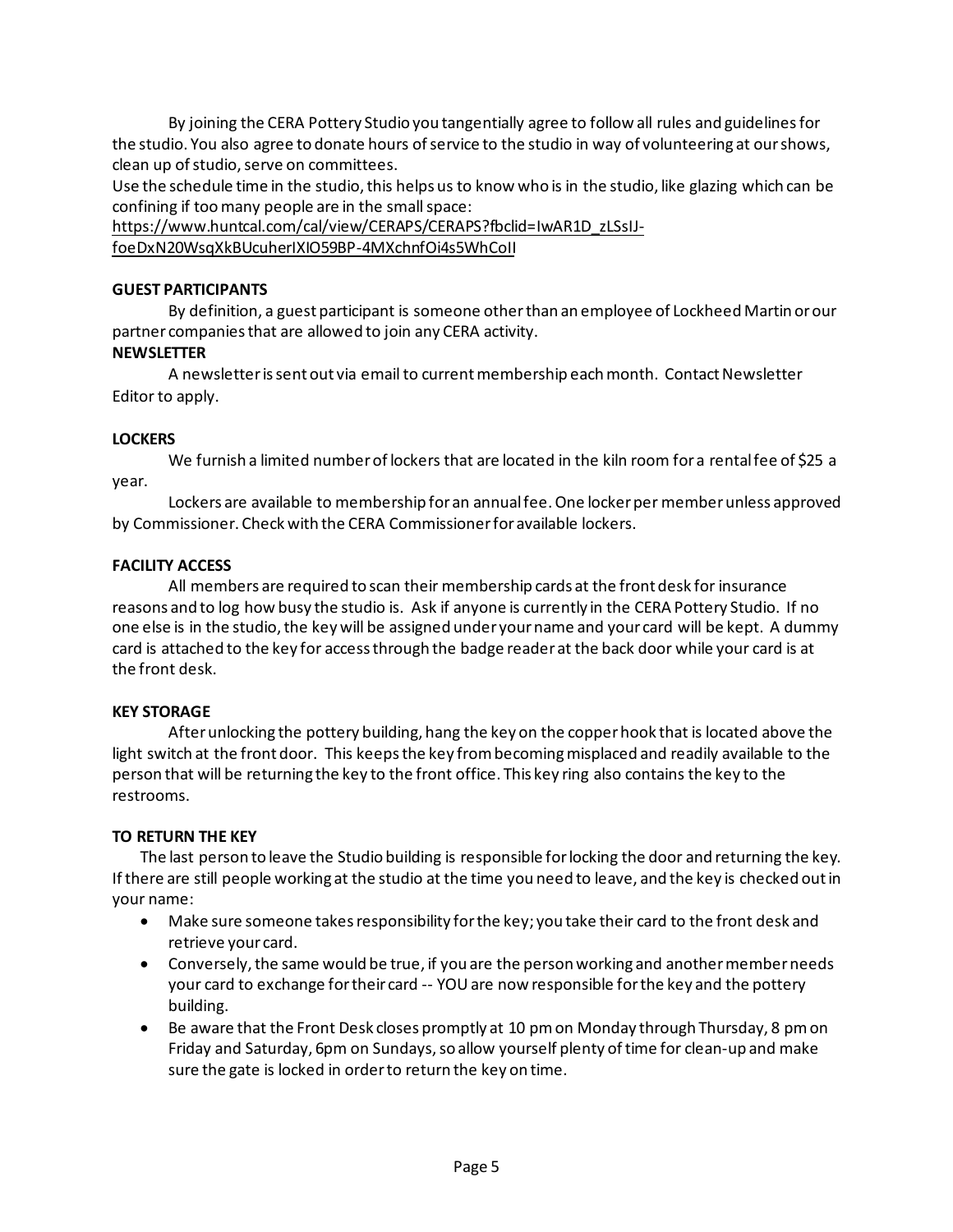**• The key has to be returned before closing time. When CERA closes, the gates are locked and** youwill be locked in!

## **LOCK-UP PROCEDURE**

The last person to leave building should start fromthe back of the studio and check in order:

- **1.** Back door is locked and dead bolted
- **2.** All glaze buckets are lidded and returned to shelf.
- **3.** Turn air conditioner and heatto an appropriate temperature
- **4.** Wax skillet is un plugged
- **5.** Both sliding doors are latched
- **6.** Take Key Card off of copperhook
- **7.** Turn off lights
- **8. Gate** If the gate was unlocked the last person is responsible tomake sure and place lock on lock, NOT THE CHAIN

#### **OTHER RESPONSIBILITIES**

Your responsibility as a memberofthe Pottery Studio includes, butis notlimited to, the following:

- Read and comply with the signs posted around the studio
- Take care of the club's equipment as if it were your own
- Use the supplies wisely as this prevents our dues from increasing
- Do not take supplies home
- Do not throw away equipment you do not use. If you didn't buy it, don't get rid of it!
- Obey the CERA Code of Conduct

#### **NEVER, NEVER, NEVER:**

- Touch someone else's work that is drying (greenware); even bisque ware should be handled carefully and no more often than absolutely necessary (yourfingeroils can leave spots on the pot that will cause the glaze notto adhere)
- Take any equipment, tools, etc. that belong to the Pottery Activity home; if inadvertently taken notify an officerthat you have something and return at your very earliest convenience.
- Open any kiln without being on the Kiln Committee and being Certified
- Use any equipment that you have not been certified to operate this includes electric, gas, and Raku kilns; spray gun; grinder;wax skillet; and pug mill
- Apply glazes until you have been through the glaze class
- Mix glazes unless you are on the glaze committee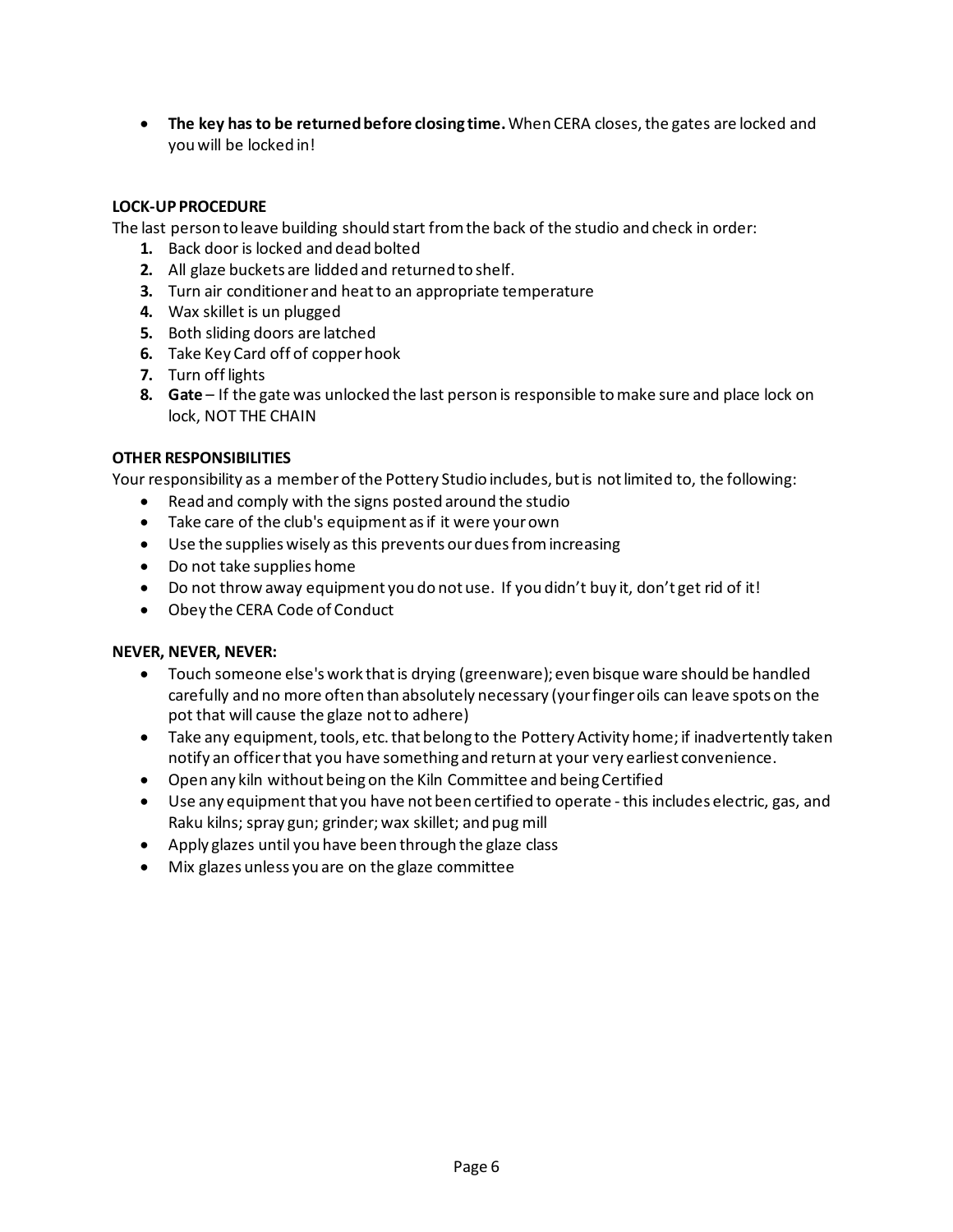#### **CLEANING Responsibilities**

#### When at the wheel

- 1. Clay scraps, not slip, can be recycled. It can be placed in the recycle buckets, according to type of clay, which is pugged forEmpty Bowls. Or, a person can do their own recycling, but musttake it with them when they leave the studio. If neither of these is an option, the excess clay should be thrown in the garbage. DO NOT THROW EXCESS CLAY OUTSIDE.
- 2. Use yourthrowingwaterto clean everything (splash pan, wheel, and tools
- 3. Dump clay waterin the first sink. Do NOT dump clay wateroutside.
- 4. Use a bucketto retrieve water andmop yourspace and beyond.

Please leave your wheel as you found it, or better.

When at the Hand-building tables-

- **1.** Wash off mats and table using a bucketof water
- **2.** Move the chairs, and mop your space under the table and beyond.
- **3.** Clay water can be dumped in the first sink.

MOP ANDWIPE SURFACES EVERY TIME YOUARE IN THE STUDIO

#### **EQUIPMENT**

FIRST ANDFOREMOST, we need to rememberthatwe are an Activity of CERA, AND thatit is a privilege to be a memberofthisActivity. All members are expected to participate in keeping the facility in a clean and safe condition;maintaining the equipment; and respectingeach other and the work we do. Therefore, commit yourself to the following:

• Clean up your area and beyond, and any equipment used during your stay at the activity building -- allow time for this before you leave.

#### **WEDGING TABLES**

We have three (3) wedging tables - 2 small and 1 large.

- Scrape off your excess clay (afterwedging) with a soft brush or plastic spatula (NEVERuse metal), and wash the tables
- DO NOT use wedging tables for hand building, especially when cutting out pieces

#### **HANDBUILDING TABLES**

- Use forworking surface only, not forstoring tools, clay or purse.
- Protect the surface of the table from getting stained, cut, or dented by using a mat for your work area
- Wash offthe area that you use before leaving (allow enough time to look around at the studio and clean thembefore leaving the studio)

#### **GLAZE ROOM TABLE**

- Coverthis table with newspapers before beginning any project;
- Wash off any stains or glaze droppingsthat may seep through the papers
- Throw newspapers in the trash.

#### **WAX SKILLET**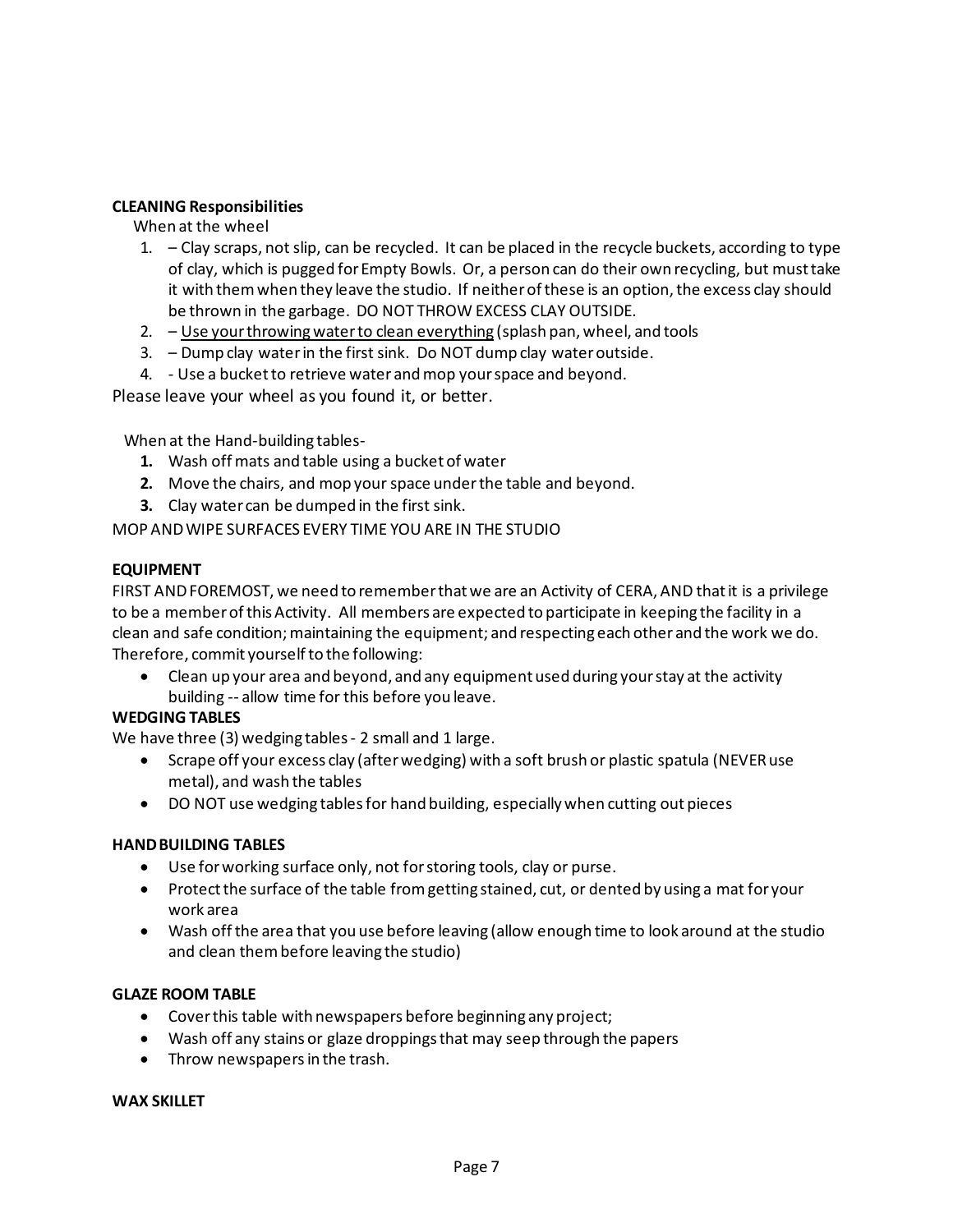- Plug skillet in and unplug when finished
- Do not allow the wax to drip on the flooror table hold the piece overthe skillet until it stops dripping
- If the wax starts to smoke, turn it off. If the wax gets too hot, it could catch fire

#### **SLAB ROLLER**

- Do not overextend and strain slab roller,
- No Canvas is allowed in the studio, except the canvas you own.
- Use the matts formaking into slabs

#### **BAT SELECTION**

Select the correct sized bat for what you will be throwing. This is practical for several reasons;

- It takesmore shelfspace than is necessary forthe piece
- Someone else may need that size bat to actually throw a large piece. Note: the bottom of the pot is your guide for bat size
- **NEVER** use a heat gun on your piece while it is on the bat. This will cause the bat to warp.

#### **BAT CARE AND STORAGE**

- COMPLETELY WASH (this means both sides!!!) and place the bats on drain board
- THE ADAPTER BATS are easily distinguished from the regular bats because they have two holes and two screw heads. When placed on the wheel, the small size bats (6" or 8") will fit on the screw heads, thus enabling you to throw small shapes.
- When finished with an adapterbat, wash both sides and place back on a wheel. If you don't need to use the adapter bat during your time at the wheel, set it aside then place back on the wheelwhen you clean up.
- These batsshould not be stacked on the drain-board rack ofthe sink. This causes warping.

#### **WHEELCARE**

We currently have 10 electric wheels. The Giffin Grip can be used on large wheel-heads.

- Thoroughly clean the wheelyou use when at the facility, this includes:
	- $\bullet$  Always wash up the splash pans after use, using the cleaning method mentioned above
	- After clean-up, place the splash pan back on the wheelNOTon the sink, countertop or drain-board and not on the floor
	- Place stool upside down on the wheelhead.
	- Place the pedaland brick up on the back
	- Wash the wheel, including the legs;
	- Wash shelving in front of wheel
	- Clean offthe stool, including the legs;
	- Mop floor area around the wheelthat you used and beyond.

#### **EXTRUDER**

- If you don't know how to use this equipment, and you are not currently enrolled in class, call any officerforhelp in getting training. If you are in class, ask yourinstructor to show you. Some rulesto follow are:
	- o Keep diesstored in plastic container
	- o Wash all parts used
	- o Wipe outthe extruder chamberTHOROUGHLY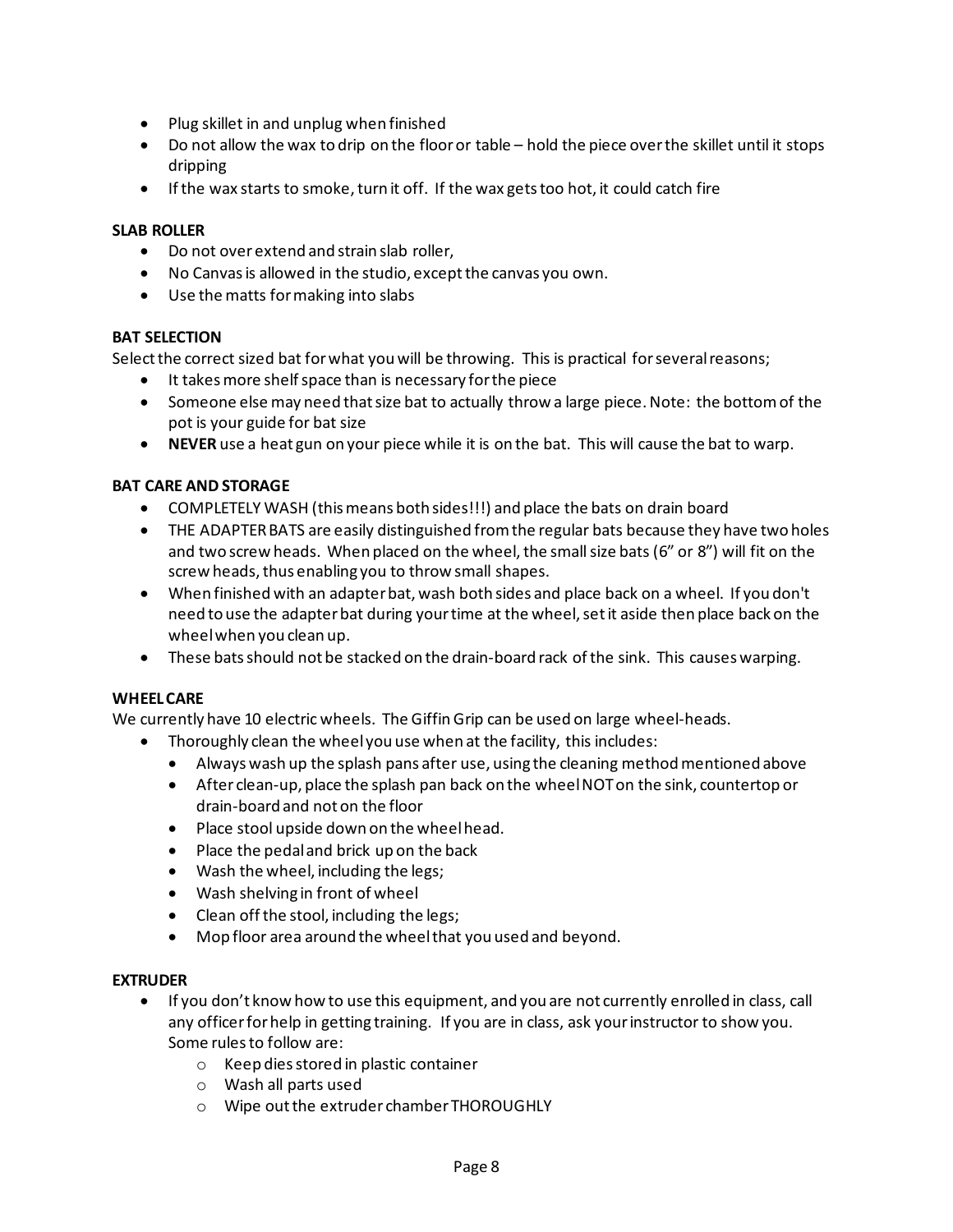#### **SPRAY GUN**

- This is located in the closet nearthe back door. The compressorhas an automatic shut-off control. If you don't know how to use this equipment- DON'T
- It is necessary to clean the gun after use in order to keep it from clogging up and becoming useless

#### **RECYCLING CLAY**

- All clay from throwing, trimming and hand building should be placed in the bins next to the finishedwork shelf. NEVERadd waterto these bins
- Once the bin is full, the clay will be setin the frame on the reclaim table and covered
- When clay is dry enough, it can be pugged.

#### **PUG MILL**

- You mustbe certified (trained) to operate the pugmill,
- Call Clay Reclaim Chairperson for help in getting training.
- Pugged clay will be placed in the bin underthe plastertable and the bin between the wheels and wedging table.
- Pugged Clay will be sold for \$5 a bag, place money on shelf under hanging cabinet. Or give to Front desk designated for Pottery Studio
- Pugged Clay can be taken home to work on bowlsto be donated to Empty Bowls
- Pugged Clay is also used tomake kiln cookies and cylindersfor Pottery in the Park Raku
- Pugged Clay is sometimes used in classes
- Those who pug clay for the studio are rewarded with a portion of the clay for personal use.

#### **GRINDER**

This tool is located in the kiln area. Use it to:

- **ALWAYSWEAR GOGGLES**
- Grind off unwanted glaze spots(be careful)
- Sharpen yourtools (again, be careful)

#### **GIFFINGRIP**

Use this valuable tool for trimming (putting a foot on) yourpot.

- First, place a regular bat on the wheel, this helps to center the Giffin Grip
- they can be used on large of the wheel-heads
- Use protectoraroundwheelhead to stop clay fromgoing onto floor
- when finished, brush up all "crumbs" from around the outside of the wheeland the floor, throw in trash, NEVERuse clay that has been on the floor
- Alwayssign your ware

#### **GREENWARE**:

• Identification - An identification markershould be placed on each piece that is stored on a greenware shelf. Use apiece of clay, as papermarkerswill invariably blow away. This ID should contain your name (orinitials) and date thrown or built -- this includes anything being built in a mold. Place the ID marker very near the piece, preferably on the plastic wrapping, rather than inside the wrapping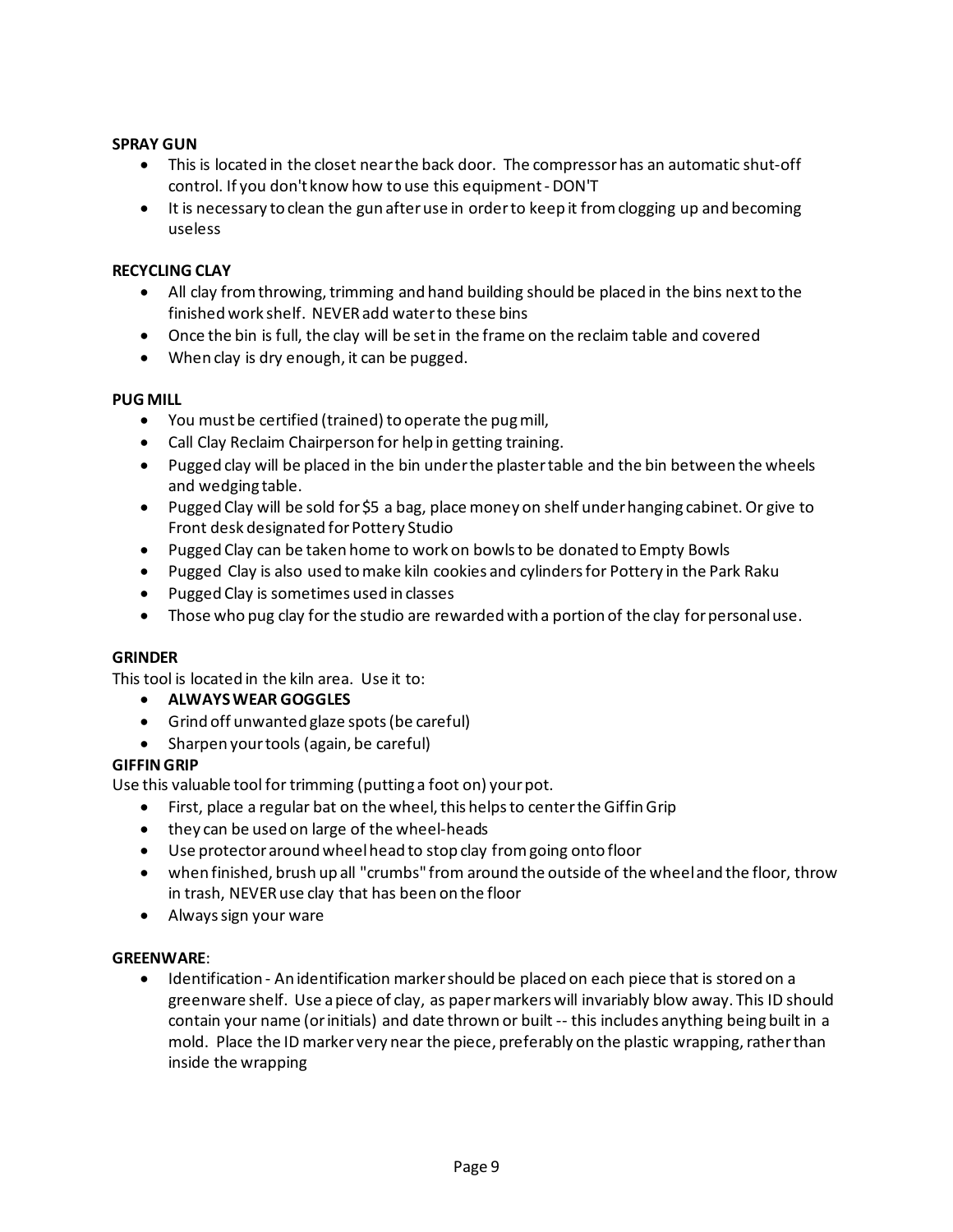- Greenware shelves are checked periodically forwork that has dried out and not trimmed. These are moved and a note is attached asking for you to take care of these pieces. If there is no response, the clay will be added to the clay recycling bin.
- Cover yourwork with plastic dry cleanerbags are the best
- Cut off your work, it's not allowed for members to use studio bats to dry out their pieces.
- Place yourwork on boards provided
- Each time you come out, uncover and turn your work to allow air to reach the entire piece AND coveragain before leaving, if necessary
- Large (or thick) pieces take longer to dry -- you will have better results in firing and glazing a piece if it is allowed to dry slowly. We encourage you to buy yourown batsif you plan on larger pieces. Please markwith yourinitials on front and back of bat.
- Only Class membersmay leave theirwork on studio bats
- If we get low on bats, we will look for pieces to remove, regardless of drying

#### **READY FOR BISQUE FIRING**

- Each individual is responsible for placing their completely dry greenware on the To Be Bisque shelf to be bisque fired. To test your piece for dryness, place against cheek and if the piece is cold it is not dry --this works even in the wintertime
- YOUR POTSWILL NOT BE FIRED IF THEY ARE WET, CRACKED or OTHERWISE BROKEN, ANDIF NOT SIGNED
- NEVER put a piece on the shelf to be fired to finish the drying process, as you run the risk of it beingplaced in the kiln before it is ready -- it more than likely will explode outward, which ruins your piece as well as others
- Piecesmust be signed and trimmed before placed on shelves
- IF there is a reason why your greenware is not signed (forinstance if you are joining two pieces in glaze firing; therefore one piece will not be signed -- put an explanation on a piece of paper and place underor inside the pot
- Kiln loaders are instructed not to fire anything that is unsigned and untrimmed
- ALL greenware isfired to Cone 06
- **NOTE:** Decorating your greenware with stains: you can eliminate most of the problems of the stain getting smeared by spraying the ware with hair spray before placing on the shelf to be fired

#### **BISQUE WARE UNLOADING**

- Each piece is marked month and year with pencil upon removal from the kiln
- These pieces are placed on the bisque ware shelves-NOT ONTHE TABLE
- The bisque ware unloaders can help by grouping the ware by artist (if known) on the shelves in orderto make it easierfor membersto find their pieces.

#### **PURGEPROCESS**

Bisque shelves are checked everymonth and anything that has been on the shelf more than three months will be purged (i.e. a piece with 3/19 date will be purged in June). Thisis not a happy chore, but one that is very necessary as we quickly run outof room. We requestthat you be diligent in removing your ware fromthe shelvesin a timely manner. Make a habit to gather your bisque ware at least once a month to put in your locker, take home or glaze.

#### **GLAZED WARE FIRING**

• Be sure the wipe the glaze from the bottomof your piece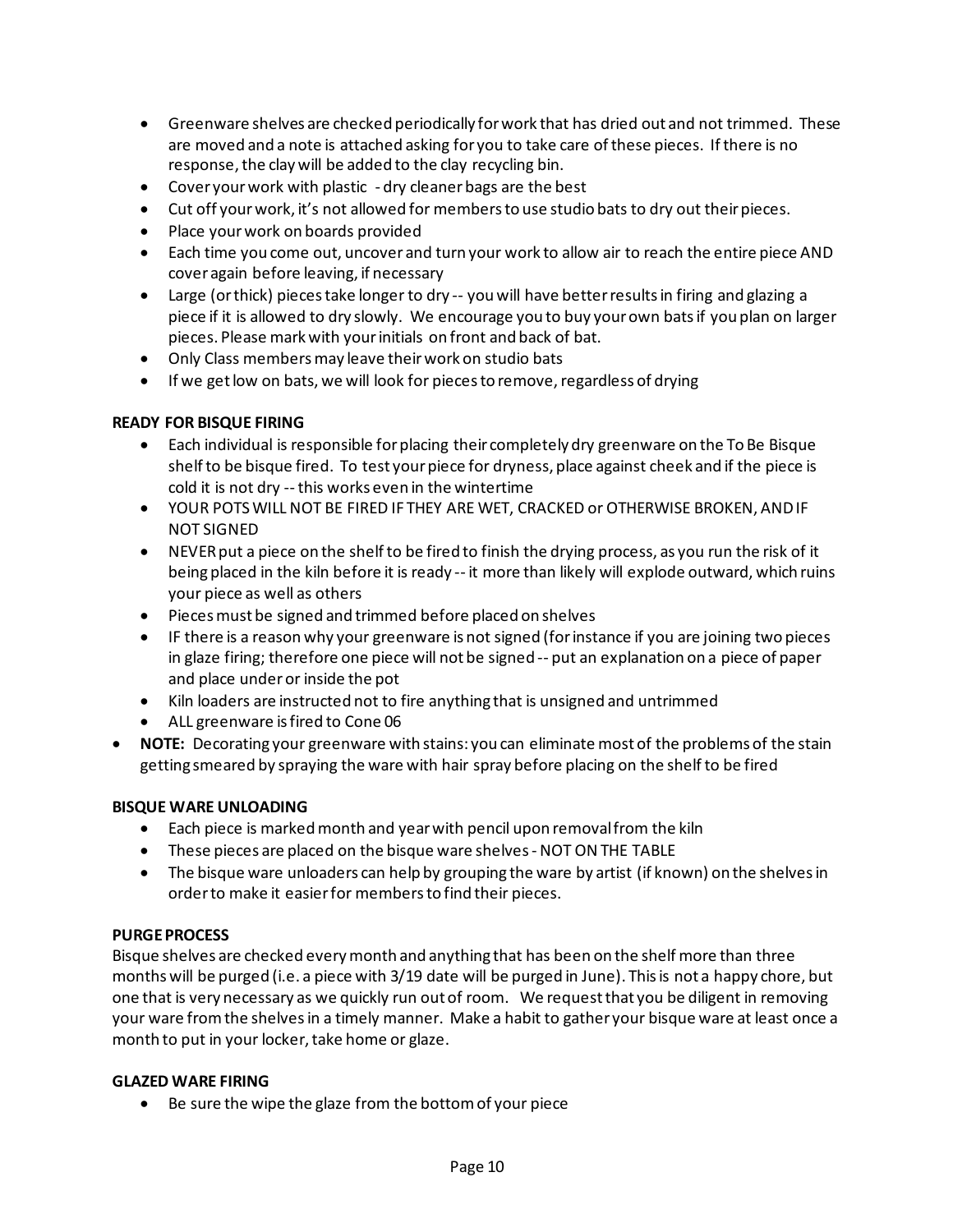- Place a cookie under you piece if there is any doubt the glaze may run.
- If the glaze is cracked, flaky and falling off, it will NOT be fired. You will have to rinse the glaze off, let dry thoroughly and re-glaze.
- Properly glazedware is placed on the shelvesmarked Ready forGlaze
- Fired glazed ware is put on the back shelf
- All Glazed ware must have been bisque first. **No raw orsingle firing in the glaze kilns.**

#### **GLAZE AREA**:

This area contains:

- Cone 6 and Raku glazes in 5 gallon buckets
- Various glazing equipment and supplies

The Chemical Room contains:

- Dry chemicals
- Glaze recipes

#### **This room is to be locked at alltimes unless a glaze is beingmixedby a committee member.**

#### **THE GLAZING PROCESS**

Glazing is the true magic of pottery. The most beautifulform can be ruined by a glaze when it is not applied correctly. Think: application, application, application. Glazing is an art and a science in itself. Many people enjoy workingwith clay and are quite confidentin that media, but are totally at a loss when it comes to glazing and finishing their pieces. Also, there are several books on this subject in our library. The chemistry and process go hand in hand, so if you are not using a good process, the chemistry (or alchemy) of the glaze application can fail. Consult all sources of information before beginning your glaze routine. AND it is important to establish a routine:

#### **SUGGESTEDGLAZE ROUTINE**

- Glaze your pottery as soon as possible after bisque
- Gatherall tools needed forthe process and be sure these are CLEAN
- Prepare yourwork area by puttingdown newspaper.We suggestthat you wipe the piece before glazing with a damp sponge. Make sure the piece is completely dry before glazing
- Handle with care and with freshly washed hands in order to protect ware from finger oils that can cause glaze to peelaway
- You may apply hot wax or wax resist on the bottomof each piece. This should be applied so that glaze will stop 1/4 inch fromthe "floorof the piece" (how it sits on the table will determine where thisline is); Extra care is needed if you use wax to remove trapped glaze. Find and use a cookie under your glazed pieces.
- Keep records of what glaze you use on each pot
- It is much preferred, that stain decorations be applied to greenware rather than bisque; however, if you are applying to the bisque letthemdry thoroughly before adding the glaze. Stain decoration that is notdry will contaminate glazes
- Strongly Recommend: take out a just enough of the glaze from the container to glaze your ware - do not put remaining glaze back in the container; throw it away or keep for next use
- NEVERbe workingwith more than two glazes at one time
- Consult both label on lid and on the bucket to be sure they match before glazing, thus eliminating the risk of using the wrong glaze (or at the least a different glaze than you intended) ALWAYS cover the containerstightly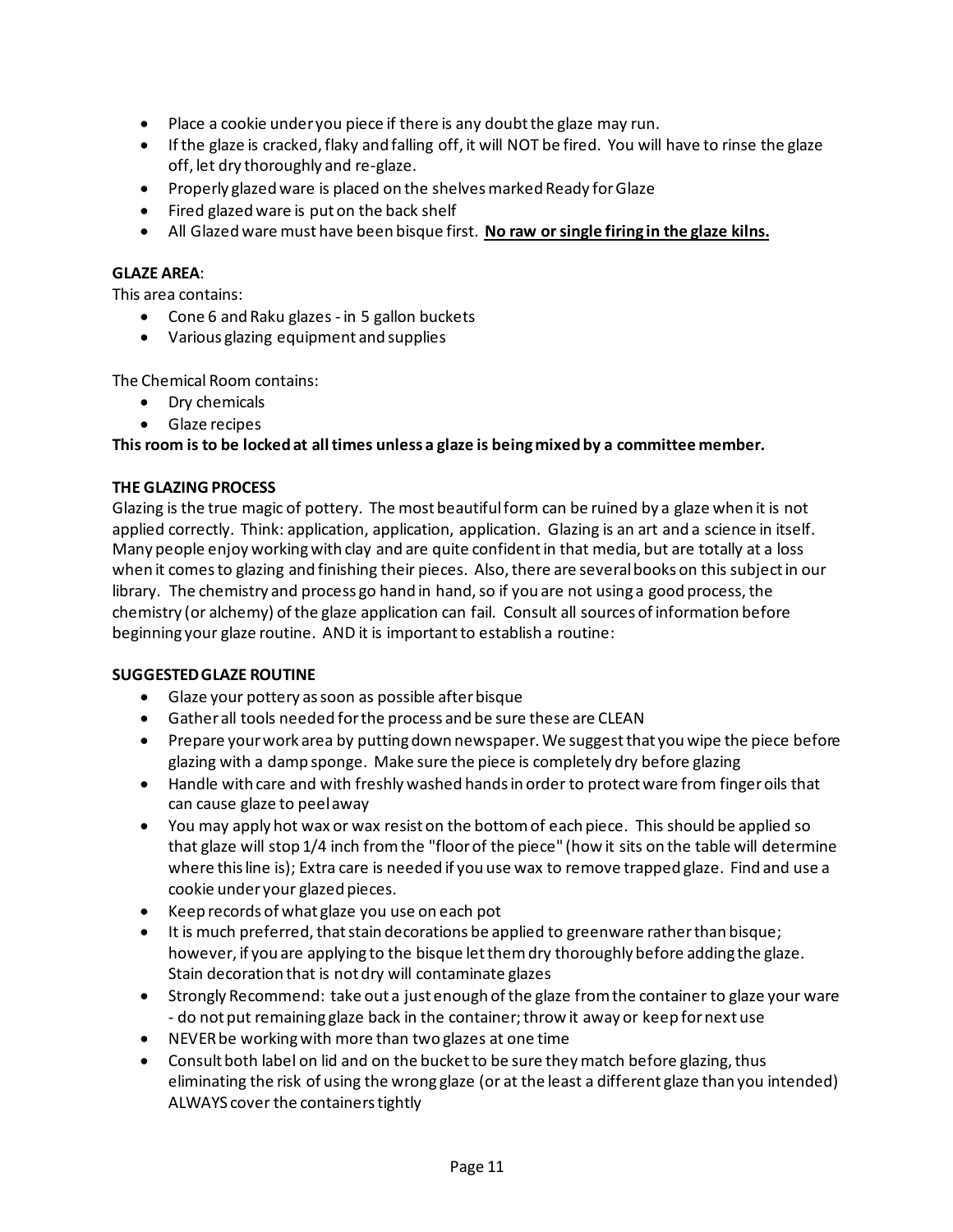- Be diligent in checking that the correct lid is placed on the glaze bucket and return themto their spoton the glaze shelf
- ALWAYSwipe off excess glaze frombottomof pot before placing on the glaze shelf
- YOU are responsible for cleaning up all tools and area that you use before leaving the glaze room or the building. Be courteous to others by leaving the room cleaner than you find it. Just think, the next person to use the glaze room could be you

#### **AVOID CONTAMINATION OF GLAZES**

To guard against contamination of the glazes,make it a habit to:

- Allow glaze to dry before dipping into another glaze
- Use a separate brush for each glaze application
- Replace lids on glaze bucketsimmediately
- Clean tools before switching glazes
- Keep in mind that glazes are expensive and can be easily contaminated. Once this happens, the glaze will ruin yours and all othersthat apply this glaze. Use good practices to get successfuland repeatable results

#### **GLAZE COMMITTEE**

This committee is chaired by the vice president of the Activity. Any member can volunteer to serve on this committee. Their responsibility is to:

- Keep all glazes mixed
- Keep the glaze room organized and maintain an inventory of all supplies
- Create testtiles for each glaze
- Testnew glazes to add/replace to the palette
- Bring results of their testing for new/replacement glazes to the meeting for membership approval

#### **ELECTRIC KILNS**

If you would like to be on the kiln committee, contact an officer. They will let you know who to talk to.

- Greenware (cone 04) and Cone 6 glazes only are fired in the electric kilns.
- Dry greenware should be placed on shelvesmarked To Be Bisque forfiring in the electric kilns. BE SURE YOUR GREENWAREIS COMPLETELY DRY BEFORE PLACING THERE
- Cone 6 Ware should be placed on shelveslabeled To Be Glazed. Before placing yourwork on the shelf to be glaze fired, make sure the bottom of the piece does not contain ANY glaze. If the Glaze is flaking off,the piece **will not** be fired
- You must be certified to load and fire the kilns. Attending aloading/firing sessionwith a certifiedmember;loading the kiln undersupervision of a certifiedmember; and then firing the kiln under supervision of a certified member will accomplish this
- A firing log is kept on the clipboard by each kiln so that members can determine what is being fired and when the kiln can be safely opened. DO NOTOPEN the kiln before the time specified on the firing log. The person firing the kiln should fill out the formso that any member can readily ascertain the status
	- o Normal firings have a 3 day turn around
	- o Firings are Monday,Wednesday and Friday
- Consult the section on "Ready for Firing" and "Firing Temperature" for full and complete details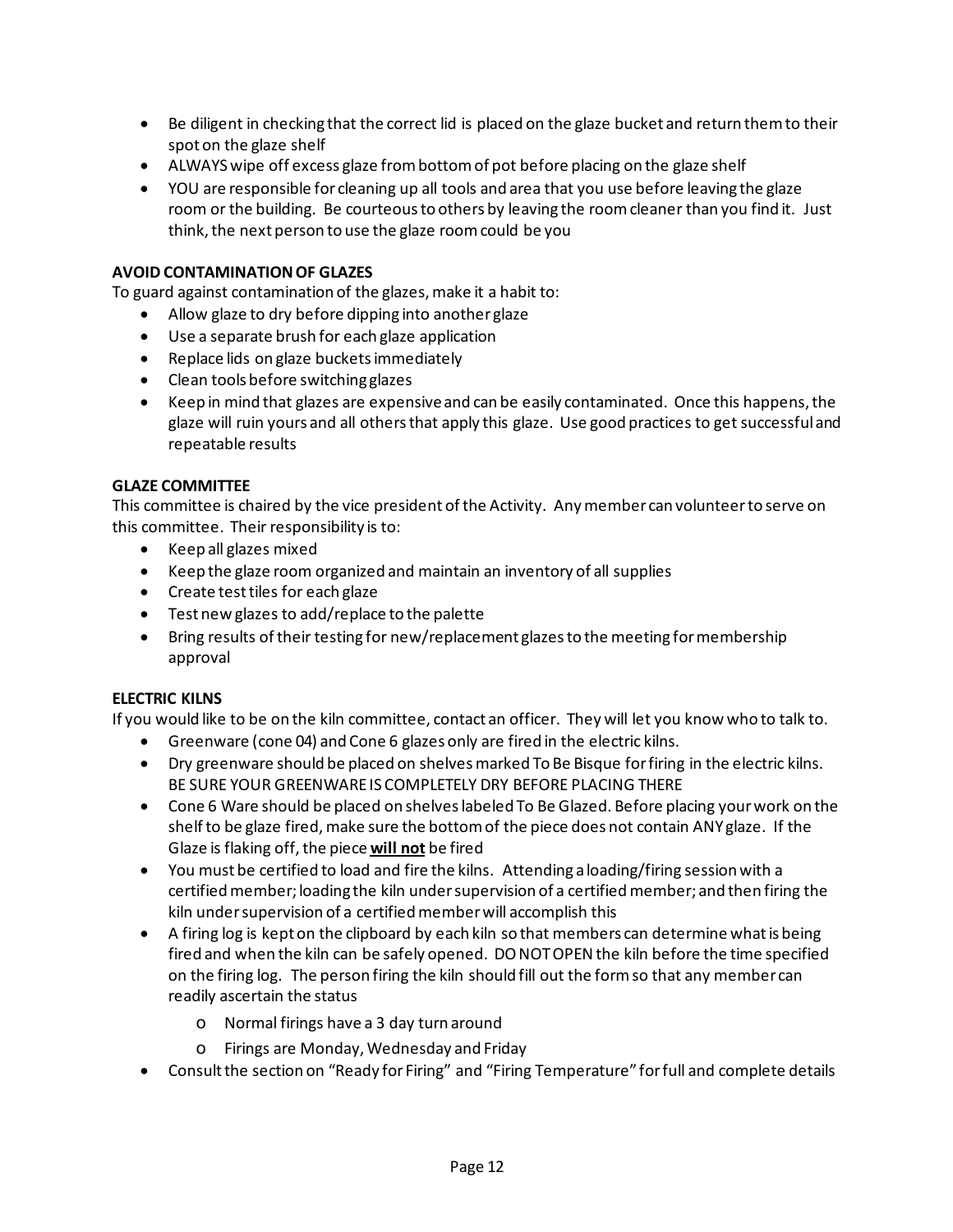- Shelves are clearly marked for the different cones, butif you have doubts aboutwhere to place your pieces consult the above-mentioned paragraphs or talk to someone -- call the commissioneror one of the officers. It's betterto delay than to place your piece on the wrong shelf
- If there is any doubt of the stability of the glaze, please put a cookie under your piece on the To Be Glazed shelf.
- If you have a lot of small pieces that need to be glazed, place them on a kiln shelf, then put them on the To Be Glazed shelf.

#### **NOTE TO KILN LOADERS**

- Do not take from greenware shelves to fill a load. Each member is responsible for getting their own ware to the proper shelves when it is ready for firing
- Do not fire anything that is not bone dry, trimmed, signed, cracked or otherwise broken put a note on the piece and leave for the creator tomake the changes.
- Make every effort to take extra care when loading stained ware, and wipe hands before touching any otherware. No one likes to have their work smeared with stain

#### **DISPLAY OF WARE**

We encourage members to consider placing finished pieces in our display case that is located in the front lobby. Contact Member in charge of Display Case for information.

- Fill out a consignmentformin order to have yourwork displayed in the display case.
- Denise in the front office has the forms and will arrange to display your piece

#### **KILN YARD**

This area has various and sundry equipment, asfollows:

- Lockers
- Grinder
- 3 electric kilns
- Raku kiln and firing equipment
- **ALTERNATIVE FIRING(Raku)**
- **You must be certifiedto operate the Raku kilns**(neveroperate the Raku kiln without another member being present!)
- Group firings will be offered severaltimes each year
- Watch the calendar or newsletter notification for scheduled times for Raku fire dates

#### **NEVER TAKE STUDIO SUPPLIES HOME! ALL ITEMS ARE TO REMAIN AT THE STUDIO. VIOLATING THIS WILL BE CONSIDERED THEFT!**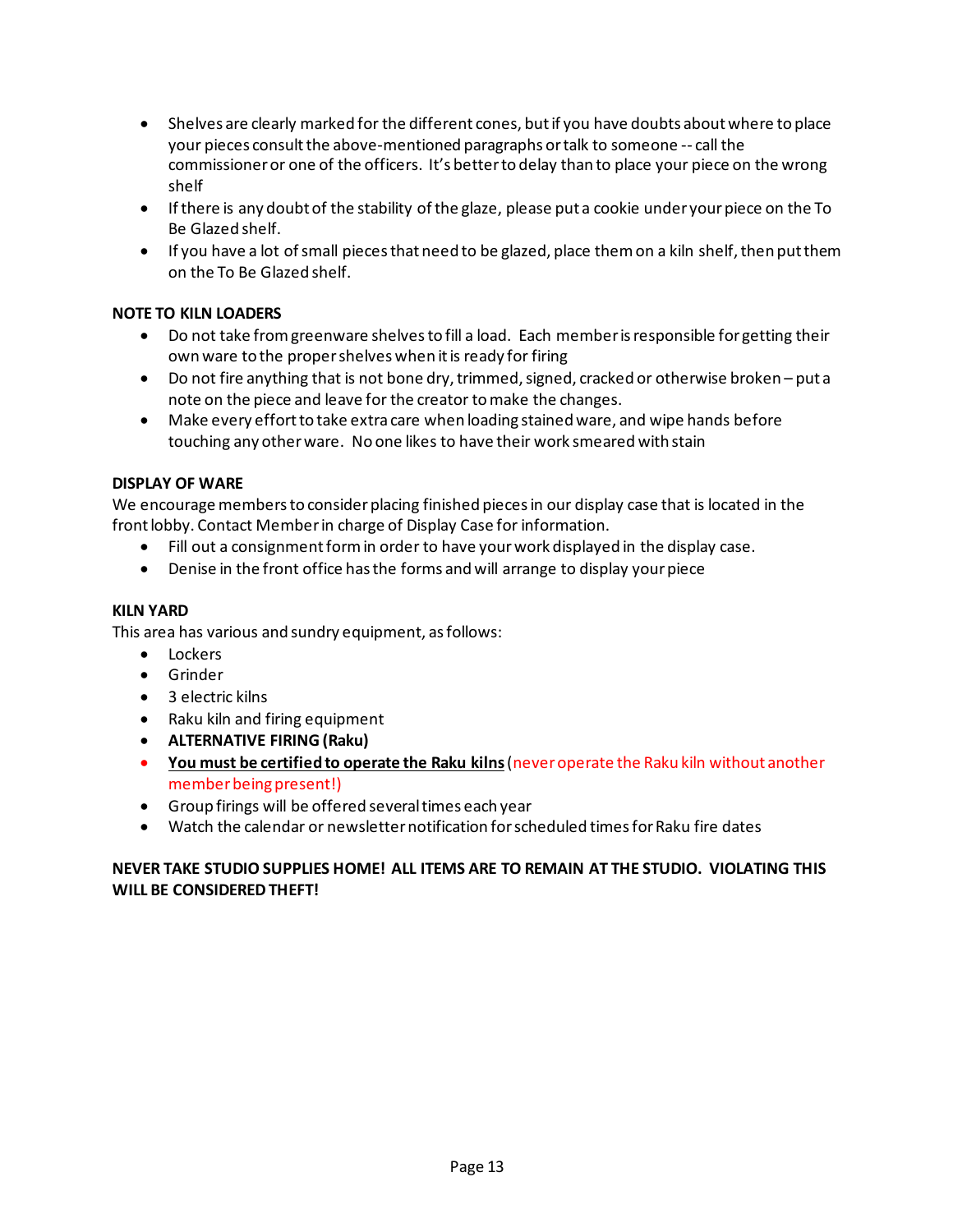# **CERA CODE OF CONDUCT**

CERA's Missionis to provide exceptional fitness, recreation and leisure activities to foster healthy lifestyles for our Members and their families. This Mission is provided in a safe and enjoyable environment. To promote a pleasurable and safe experience, Members and Guests are asked to refrain from certain practices while on CERA Property or involved in any CERA Activity. It is expected that all Members and Guests will act maturely, behave responsibly and respect the rights and dignity of others.

## **Please refrain from any of the following:**

- Using or possessing any illegal chemicals on CERAProperty or at any CERAsponsored programs.
- Bringing animals onto CERA property.
- Skateboard use.
- Bringing glass containers onto CERAproperty.
- Smoking on CERA Property any closer than 30 feet from a CERA building.
- Carrying or concealing a weapon or any device or object that may be used as a weapon.
- Harassment or intimidation by offensive words, gestures, body language or any type of menacing behavior.
- Verbally abusive behavior, including angry, profane or vulgar language, swearing, name-calling or heated shouting.
- Physical contact with another person in an angry, aggressive, orthreatening way.
- Any verbal or physical demonstration of a sexual nature.
- Theft or behavior that resultsin the destruction or loss of property.
- The use of cell phones with cameras and all other camera or video recording devices are PROHIBITED in all bathrooms, locker rooms and changing areas.

#### **Additionally:**

• All children 12 years of age or under must be accompanied by an adult (age 18 or older).

• All traffic and parking regulations are to be observed. This includes parking in designated areas only, and observing Fire Lane and Speed Limit signs.

Alcoholic Beverage Consumption:

Use and transport of alcoholic beverages isrestricted to functions granted the use of one of the designated areas at CERA. If alcohol is served, the Host must:

- 1) Obtain a Liquor License; or
- 2) Have a BYOB (Bring your own bottle) event; or
- 3) Serve the alcohol and food free of charge, with no money charged or donated for anything; or

4) Hire a Licensed Catererto provide alcohol.

Consumption of alcohol is controlled by the Host individual. He/She isresponsible for, but not limited to: a) Preventing consumption by underage attendees.

b) Controlling quantities consumed by attendees and the length of time alcohol is served.

c) Providing transportation for attendees whose ability is impaired.

Members and Guests are encouraged to take responsibility for their personal comfort and safety by asking any person whose behavior threatens their comfort to refrain from such behavior. Anyone who feels uncomfortable in confronting a person directly should report the behavior to a CERAStaff Person, Commissioner or the Manager on Duty. The CERAGeneral Manager will investigate all reported incidents.